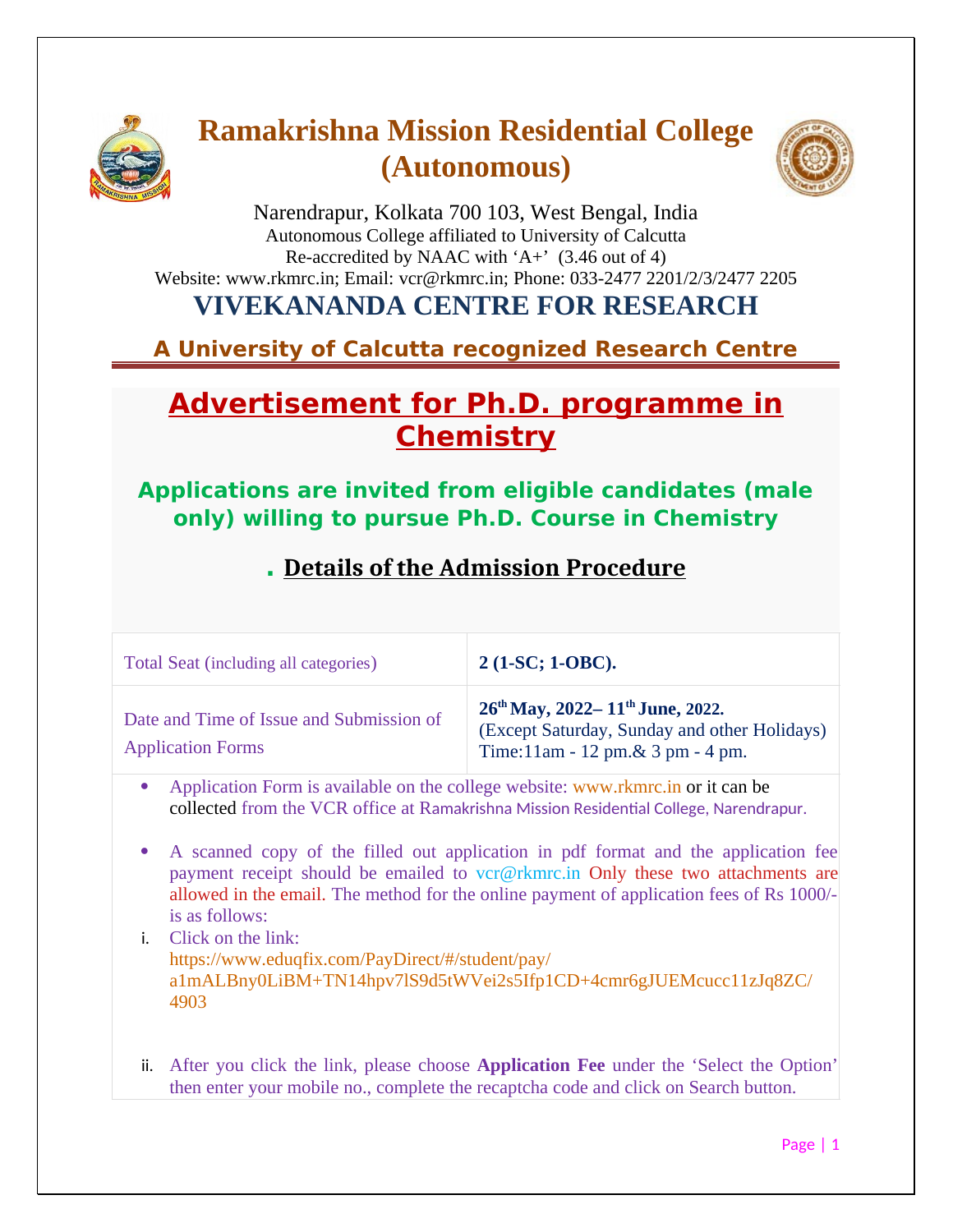| iii. A new user will be asked to fill a form. Choose <b>PhD</b> under 'Programme' and type<br><b>Chemistry</b> under 'Subject'. After filling out your email click the submit button. |                                                                              |
|---------------------------------------------------------------------------------------------------------------------------------------------------------------------------------------|------------------------------------------------------------------------------|
| iv. Put a tick mark on the left-most box (next to the $+$ sign) on the <b>Application Fee</b> row and<br>enter Rs.1000 in the rightmost field, then proceed for payment.              |                                                                              |
| v. Download the receipt after the payment and email it to us along with your application.                                                                                             |                                                                              |
| (for necessary information, contact: Swami Bhumeshananda, Mobile: +91 8910763326)                                                                                                     |                                                                              |
| Date of Research Entrance Test (RET)                                                                                                                                                  | 13 <sup>th</sup> June, 2022, Monday,<br>$11:00$ am. $-12:30$ pm.             |
| Date of Publication of Result of RET -<br>Written                                                                                                                                     | $13th$ June, 2022, Monday, 5 pm.<br>(please see website for further details) |
| Date of Viva-voce                                                                                                                                                                     | $14th$ June, 2022, Tuesday, 3 pm.                                            |

*Reservation :* As per Government rules

*Eligibility :* 55% marks in Master's Degree in Chemistry, M.Tech./M.E. in Chemistry, from a UGC/AICTErecognized University / Institution.[5% relaxation for reservedcategories]

#### *Procedure of Admission:*

- 1. Candidates have to appear in a Research Entrance Test (RET)and/or Vivavoce.
- 2. There will be 1 paper at the Research Entrance Test (RET-VCR). Syllabus, question paper pattern, marking system will be same as UGC-NET Syllabus of Chemistry. (Full marks 100).
- 3. Candidates, who qualify in the written examination, will be called for the Viva-voce (Marks 50).
- 4. Candidates who have qualified NET / SET / GATE will be exempted from written test (i.e. RET-VCR) and will directly appear in the Viva-voce.
- 5. Those who have completed M.Phil./M.Tech Course according to UGC/AICTE (Minimum Standards & Procedure for award of M.Phil. / Ph.D. Degree) Regulations2016, are exempted from the Written Test and will appear directly in the Viva-voce.